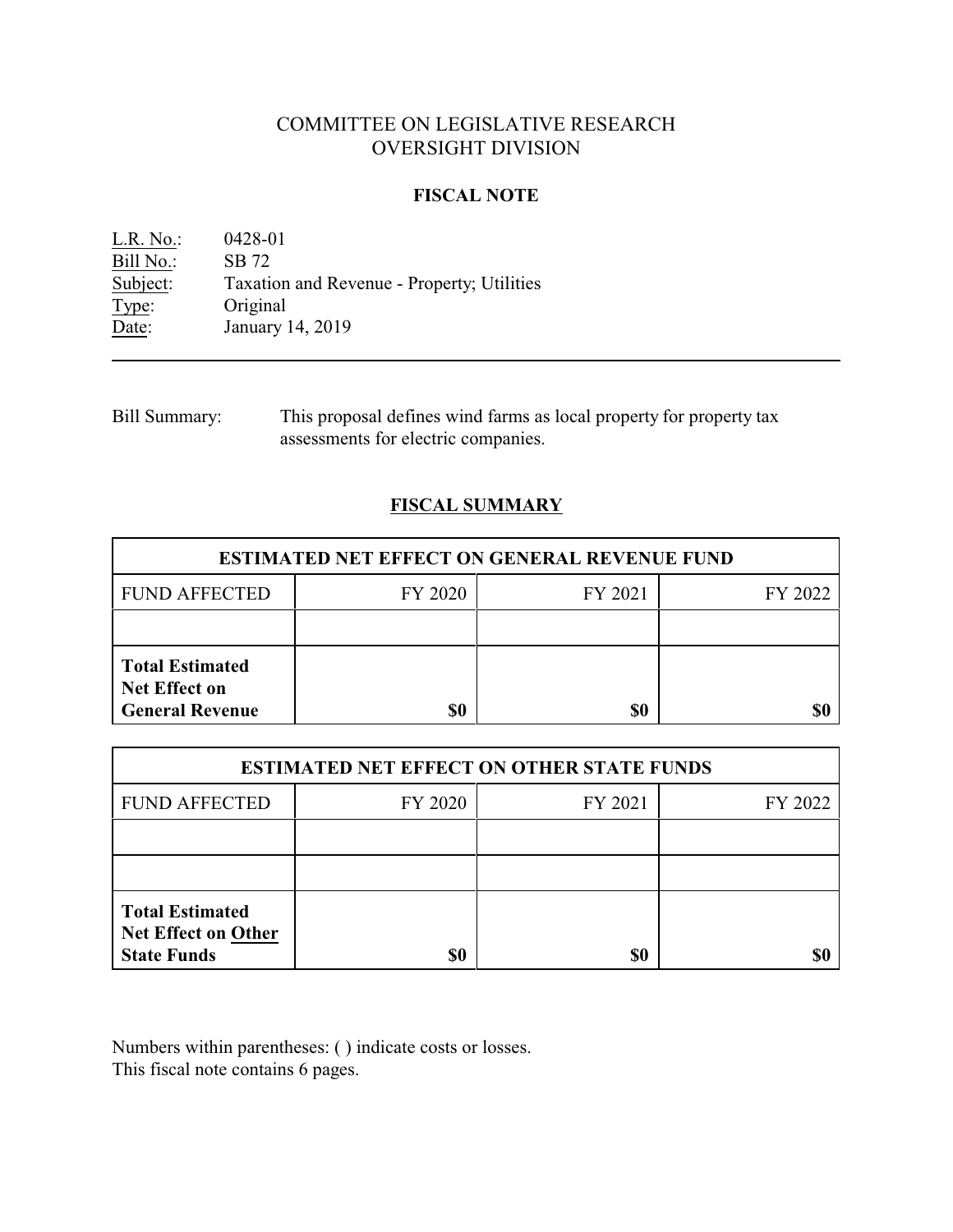| <b>ESTIMATED NET EFFECT ON FEDERAL FUNDS</b>                               |         |         |         |  |
|----------------------------------------------------------------------------|---------|---------|---------|--|
| <b>FUND AFFECTED</b>                                                       | FY 2020 | FY 2021 | FY 2022 |  |
|                                                                            |         |         |         |  |
|                                                                            |         |         |         |  |
| <b>Total Estimated</b><br><b>Net Effect on All</b><br><b>Federal Funds</b> | \$0     | \$0     |         |  |

| <b>ESTIMATED NET EFFECT ON FULL TIME EQUIVALENT (FTE)</b>    |         |         |         |  |
|--------------------------------------------------------------|---------|---------|---------|--|
| <b>FUND AFFECTED</b>                                         | FY 2020 | FY 2021 | FY 2022 |  |
|                                                              |         |         |         |  |
|                                                              |         |         |         |  |
| <b>Total Estimated</b><br><b>Net Effect on</b><br><b>FTE</b> |         |         |         |  |

 $\Box$  Estimated Net Effect (expenditures or reduced revenues) expected to exceed \$100,000 in any of the three fiscal years after implementation of the act.

| <b>ESTIMATED NET EFFECT ON LOCAL FUNDS</b> |         |         |         |  |
|--------------------------------------------|---------|---------|---------|--|
| FUND AFFECTED                              | FY 2020 | FY 2021 | EY 2022 |  |
| Local Government*                          | \$0     | \$0     | \$0     |  |

\* Property tax assessment changes net to zero.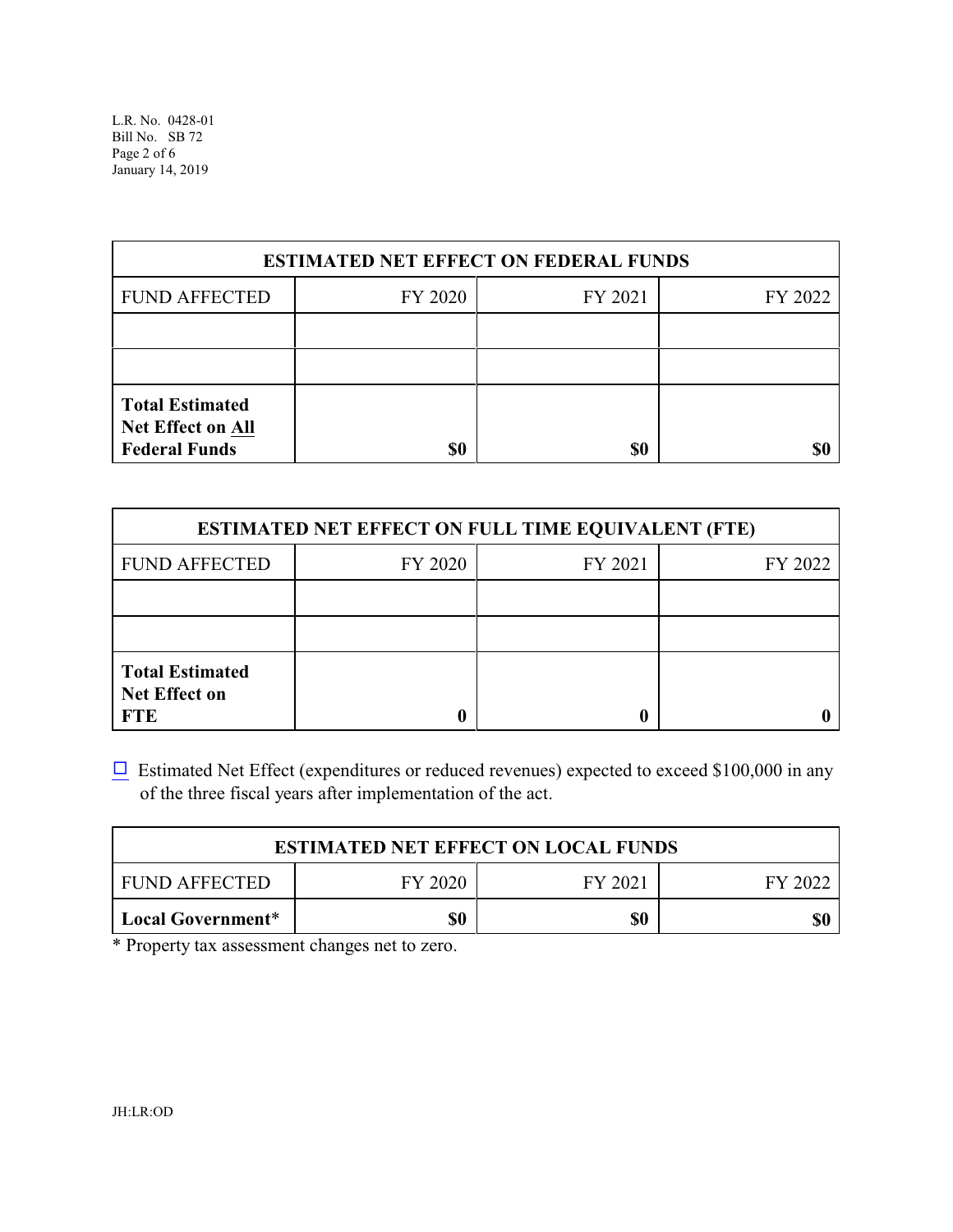L.R. No. 0428-01 Bill No. SB 72 Page 3 of 6 January 14, 2019

## **FISCAL ANALYSIS**

### ASSUMPTION

Officials at the **Office of Administration Division of Budget and Planning** (**B&P**) assume this proposal may impact Total State Revenue and may impact the calculation under Article X, Section 18(e).

This proposal would define "wind farms" as local property of an electric company which is not used directly in the generation and distribution of power. B&P notes that most property related to wind energy is currently assessed and valued under Chapter 137. Therefore, B&P estimates that this proposal may impact Total State Revenue and the Blind Pension Fund if assessed valuations of relevant property change as a result of adding "wind farms" to the definition of local property under Section 153.034.

Officials at the **State Tax Commission** assume this proposal would remove wind farm facilities owned and operated by electric utility companies from distributable property and include it in local property. Currently windfarms not owned and operated by public utility companies are locally assessed. Schools and other taxing districts where the wind farm is located would realize an unknown positive fiscal impact with the inclusion of the entire value of the wind farm as part of their tax base. Schools and other taxing districts that may have miles of line within their district, but not the wind farm, would lose that valuation in their tax base. The fiscal impact would be unknown in both circumstances as it would be dependent on the number, size and scope of such projects.

The State Tax Commission stated there are currently four counties that have privately held wind farms. They are Atchison, DeKalb, Gentry and Nodaway counties. Currently, there are no publicly held wind farms. Those 6 privately held wind farms have 630 turbines. The wind farms are assessed based on the number of turbines they own.

Under current law, property of electric companies (centrally assessed) are categorized as "local property" or "distributable property" for ad valorem purposes. The value of all distributable property is apportioned to the local taxing districts according to the number of miles of line in the counties and districts. All taxing districts with miles of line in a county that a centrally assessed company serves, shares the ad valorem valuation of all distributable property. In contrast, the value of local property stays with the local taxing districts in which the property is located. Distributable property currently includes property used in the generation and distribution of electric power.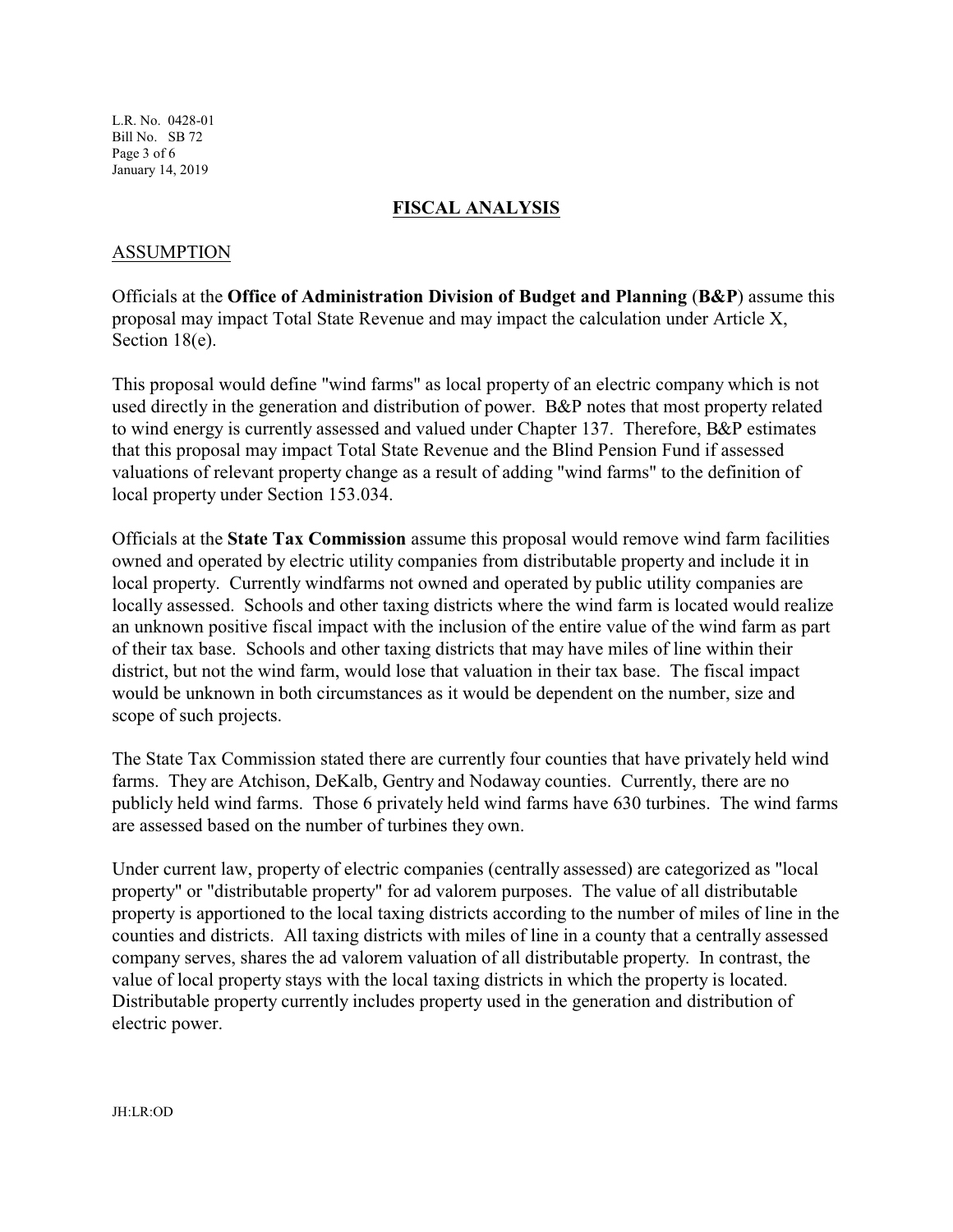L.R. No. 0428-01 Bill No. SB 72 Page 4 of 6 January 14, 2019

## ASSUMPTION (continued)

Officials at the **Department of Revenue** and the **Office of the State Auditor** each assume there is no fiscal impact from this proposal.

**Oversight** notes that the Department of Revenue and the Office of the State Auditor have stated the proposal would not have a direct fiscal impact on their organization. Oversight does not have any information to the contrary. Therefore, Oversight will reflect a zero impact on the fiscal note for them.

Officials at the **Fairfax R-III School District** assume this would increase revenue by \$638,875 annually. The district is a rural district in Northwest MO that has experienced financial difficulties for the past decade. While our supportive community recently passed a significant tax levy increase, that additional revenue will not cover all of the Board Priorities regarding facilities and fiscal expenditures. In our district, the revenue gleaned from local tax payments of future windfarms will ensure the financial, physical, and educational success and solidity of our district. Without it we will continue to heavily prioritize allowing through necessity, many initiatives which would be good for our students and community, to be placed on a semi-permanent delay. This revenue represents the financial and educational health of our district.

Officials at the **Tarkio R-I School District** assume this would impact the district by \$36,133 annually from the Brickyard Hill wind project. The Outlaw Wind Project is expected to begin construction in 2019, and the projected financial impact of this project is estimated at \$720,000 per year for the district.

Officials at **Atchison County** assume revenue from wind energy has had a huge economic impact on the County. This proposal is estimated to increase revenue by \$1,600,000 annually. Currently all the wind farms in the county are developer-owned. When the ownership moves from a developer to a public owned utility the turbines become state assessed which removes over 90% of the revenue from the County.

Officials at the **Rock Port R-II School District** assume this would increase revenue by \$416,583 annually.

**Oversight** notes that under current law should a public utility purchase or construct a wind farm that wind farm would be centrally assessed. However, this proposal would allow a publicly owned utility to purchase or construct a wind farm that would be treated like the privately owned wind farms and be locally assessed. A locally assessed wind farm keeps the property tax in the city, county and school district of the wind farm. A centrally assessed wind farm would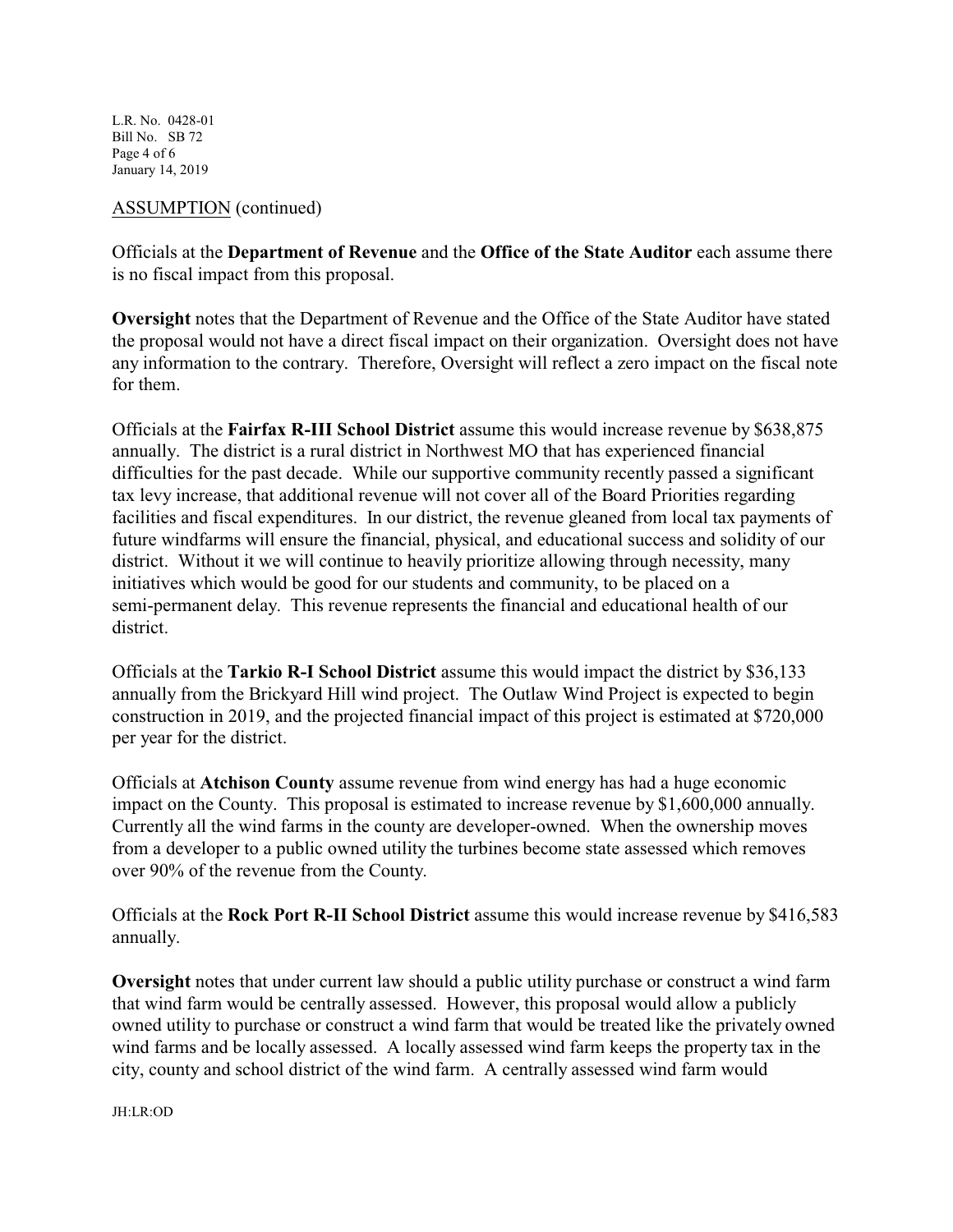L.R. No. 0428-01 Bill No. SB 72 Page 5 of 6 January 14, 2019

### ASSUMPTION (continued)

distribute property tax to additional cities, counties and school districts in the area of the state the wind farm is located and lines reached. Oversight will show that the locally assessed political subdivisions will gain revenue while the centrally assessed political subdivisions will lose revenue.

**Oversight** notes this proposal is changing the assessment of wind farms that may or may not be constructed or purchased in the future. Therefore, Oversight will show the impact as \$0 (none built or purchased) to Could Exceed \$100,000 in property tax revenue retained or shared; however, Oversight will assume the net fiscal impact across all Missouri political subdivisions will net to zero.

**Oversight** only reflects the responses that we have received from state agencies and political subdivisions; however, other county assessors were requested to respond to this proposed legislation but did not. For a general listing of political subdivisions included in our database, please refer to [www.legislativeoversight.mo.gov.](http://www.legislativeoversight.mo.gov.)

| FISCAL IMPACT - State Government                                                                        | FY 2020<br>$(10 \text{ Mo.})$        | FY 2021                              | FY 2022                              |
|---------------------------------------------------------------------------------------------------------|--------------------------------------|--------------------------------------|--------------------------------------|
|                                                                                                         | $\underline{\underline{\$0}}$        | <u>\$0</u>                           | $\underline{\underline{\$0}}$        |
| FISCAL IMPACT - Local Government<br><b>LOCAL POLITICAL SUBDIVISIONS</b>                                 | FY 2020<br>$(10 \text{ Mo.})$        | FY 2021                              | FY 2022                              |
| Revenue - Locally Assessed Political<br>Subdivisions from change to wind farm<br>assessments $§153.034$ | \$0 or Could<br>exceed<br>\$100,000  | \$0 or Could<br>exceed<br>\$100,000  | \$0 or Could<br>exceed<br>\$100,000  |
| Loss - Centrally Assessed Political<br>Subdivisions from change to wind farm<br>assessments $§153.034$  | \$0 or (Could<br>exceed<br>\$100,000 | \$0 or (Could<br>exceed<br>\$100,000 | \$0 or (Could<br>exceed<br>\$100,000 |
| <b>ESTIMATED NET EFFECT ON</b><br><b>LOCAL POLITICAL SUBDIVISION</b>                                    | <u>\$0</u>                           | <u>\$0</u>                           | <u>\$0</u>                           |